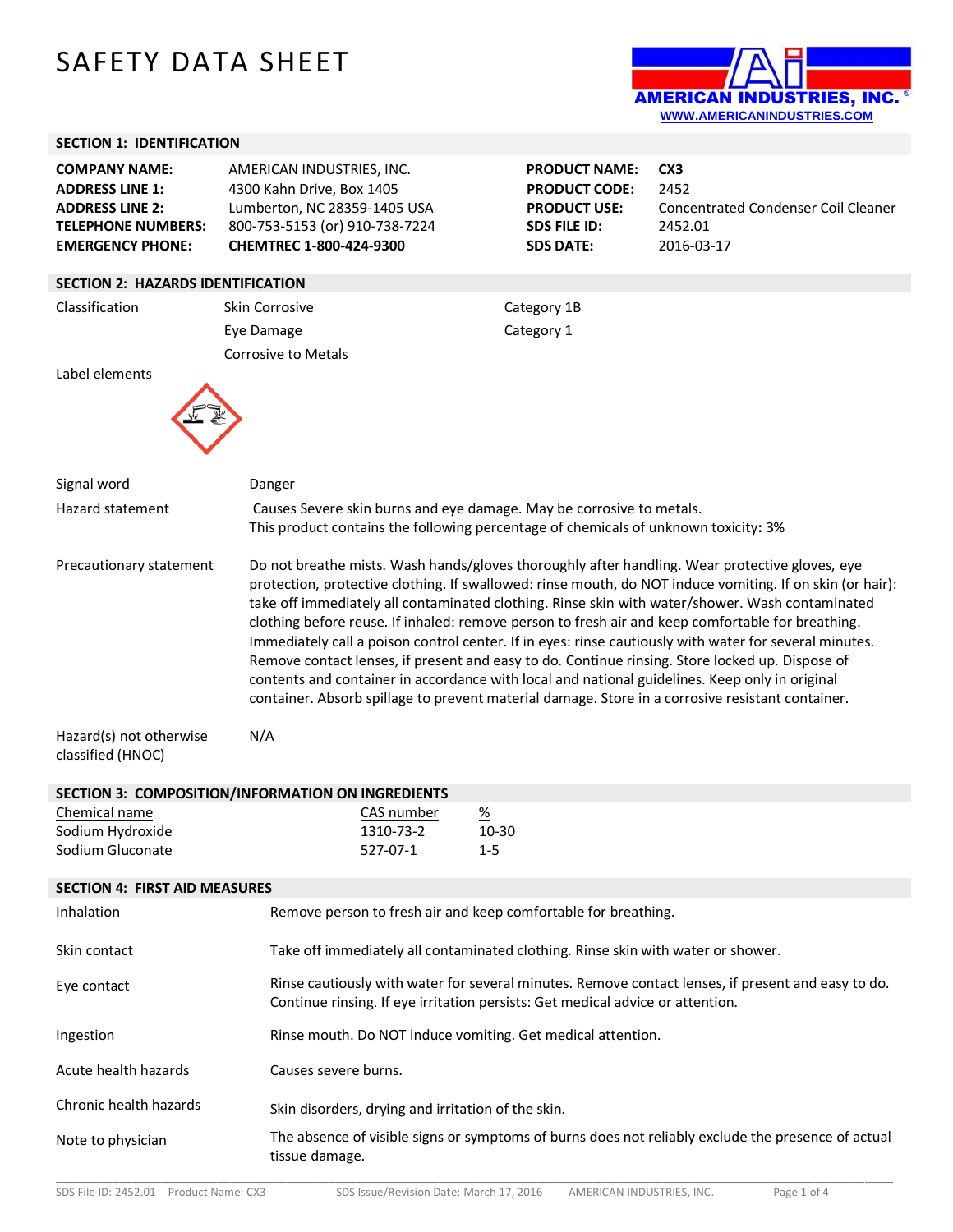| <b>SECTION 5: FIRE-FIGHTING MEASURES</b>           |                                                                                                                                                                    |                                                                                                                                                                                                          |  |  |
|----------------------------------------------------|--------------------------------------------------------------------------------------------------------------------------------------------------------------------|----------------------------------------------------------------------------------------------------------------------------------------------------------------------------------------------------------|--|--|
| Suitable extinguishing media                       | Use appropriate media for surrounding fire.                                                                                                                        |                                                                                                                                                                                                          |  |  |
| Unsuitable extinguishing media                     | N/A                                                                                                                                                                |                                                                                                                                                                                                          |  |  |
| Special firefighting procedures                    |                                                                                                                                                                    | Wear NIOSH approved Self Contained Breathing Apparatus with a full face piece operated in a<br>positive pressure demand mode with full body protective clothing when fighting fires.                     |  |  |
| Unusual fire and explosion<br>hazards              |                                                                                                                                                                    | Non-combustible. Water spray may be used to keep fire exposed containers cool.                                                                                                                           |  |  |
| <b>SECTION 6: ACCIDENTAL RELEASE MEASURES</b>      |                                                                                                                                                                    |                                                                                                                                                                                                          |  |  |
| Personal protective equipment                      |                                                                                                                                                                    | Refer to section VIII for proper Personal Protective Equipment.                                                                                                                                          |  |  |
| Spill                                              | state and federal regulations.                                                                                                                                     | Absorb with non-combustible material like vermiculite, sand or earth and rinse with small amount<br>of soapy water. Do not allow to drain into sewers or storm drains. Dispose in accordance with local, |  |  |
| Waste disposal                                     |                                                                                                                                                                    | Dispose of in accordance with federal, state, and local regulations. Do not reuse container and<br>recycle or place in trash collection. Drums and pails should be offered for recycling.                |  |  |
| <b>RCRA Status</b>                                 | Product should be fully characterized prior to disposal (40 CFR 261).                                                                                              |                                                                                                                                                                                                          |  |  |
| <b>SECTION 7: HANDLING AND STORAGE</b>             |                                                                                                                                                                    |                                                                                                                                                                                                          |  |  |
| Precautions for safe handling                      | Store in a cool, dry area away from extremes of temperature. Keep container tightly sealed when<br>not in use. Keep out of the reach of children. Store locked up. |                                                                                                                                                                                                          |  |  |
| Incompatibility                                    | Strong acids.                                                                                                                                                      |                                                                                                                                                                                                          |  |  |
| SECTION 8: EXPOSURE CONTROLS/PERSONAL PROTECTION   |                                                                                                                                                                    |                                                                                                                                                                                                          |  |  |
| <b>Hazardous Component</b>                         | <b>OSHA PEL</b>                                                                                                                                                    | <b>ACGIH TLV</b>                                                                                                                                                                                         |  |  |
| Sodium Hydroxide                                   | 2mg/m3                                                                                                                                                             | 2mg/m3                                                                                                                                                                                                   |  |  |
| Sodium Gluconate                                   | Not established                                                                                                                                                    | Not Established                                                                                                                                                                                          |  |  |
| Engineering controls/Ventilation                   |                                                                                                                                                                    | Provide adequate ventilation to keep vapor concentration below TLV.                                                                                                                                      |  |  |
| Respiratory protection                             | Wear NIOSH/MSHA approved respiratory protection if exposure limits are exceeded.                                                                                   |                                                                                                                                                                                                          |  |  |
| Personal protective equipment                      | Safety glasses, gloves and synthetic apron.                                                                                                                        |                                                                                                                                                                                                          |  |  |
| <b>Additional Measures</b>                         |                                                                                                                                                                    | Wash contaminated clothing before reuse. Wash hands thoroughly after handling.                                                                                                                           |  |  |
| <b>SECTION 9: PHYSICAL AND CHEMICAL PROPERTIES</b> |                                                                                                                                                                    |                                                                                                                                                                                                          |  |  |
| Appearance                                         | Yellow liquid                                                                                                                                                      |                                                                                                                                                                                                          |  |  |
| Odor                                               | Characteristic Odor.                                                                                                                                               |                                                                                                                                                                                                          |  |  |
| Odor threshold                                     | N/D                                                                                                                                                                |                                                                                                                                                                                                          |  |  |
| <b>Boiling point</b><br><b>Freezing Point</b>      | $<$ 32°F (0°C)                                                                                                                                                     | N/D                                                                                                                                                                                                      |  |  |
| Flammability                                       | Not considered a flammable liquid by OSHA (29CFR 1910.1200)                                                                                                        |                                                                                                                                                                                                          |  |  |
| Flash point                                        | N/D                                                                                                                                                                |                                                                                                                                                                                                          |  |  |
| Auto-ignition temperature                          | N/D                                                                                                                                                                |                                                                                                                                                                                                          |  |  |
| Upper/lower flammability limits                    | Lower: N/D                                                                                                                                                         | Upper: N/D                                                                                                                                                                                               |  |  |
| Vapor Pressure (mmHg)                              | 23.8 mmHg @ 77°F (25°C)                                                                                                                                            |                                                                                                                                                                                                          |  |  |
| Vapor density (Air = $1$ )                         | 1                                                                                                                                                                  |                                                                                                                                                                                                          |  |  |
| <b>Evaporation Rate</b>                            | <0.8 (Slow)                                                                                                                                                        |                                                                                                                                                                                                          |  |  |
| Specific Gravity (H20=1)                           | 1.26                                                                                                                                                               |                                                                                                                                                                                                          |  |  |
| pH<br>Solids (%)                                   | $>13$<br>N/D                                                                                                                                                       |                                                                                                                                                                                                          |  |  |
| Solubility in Water                                | 100%                                                                                                                                                               |                                                                                                                                                                                                          |  |  |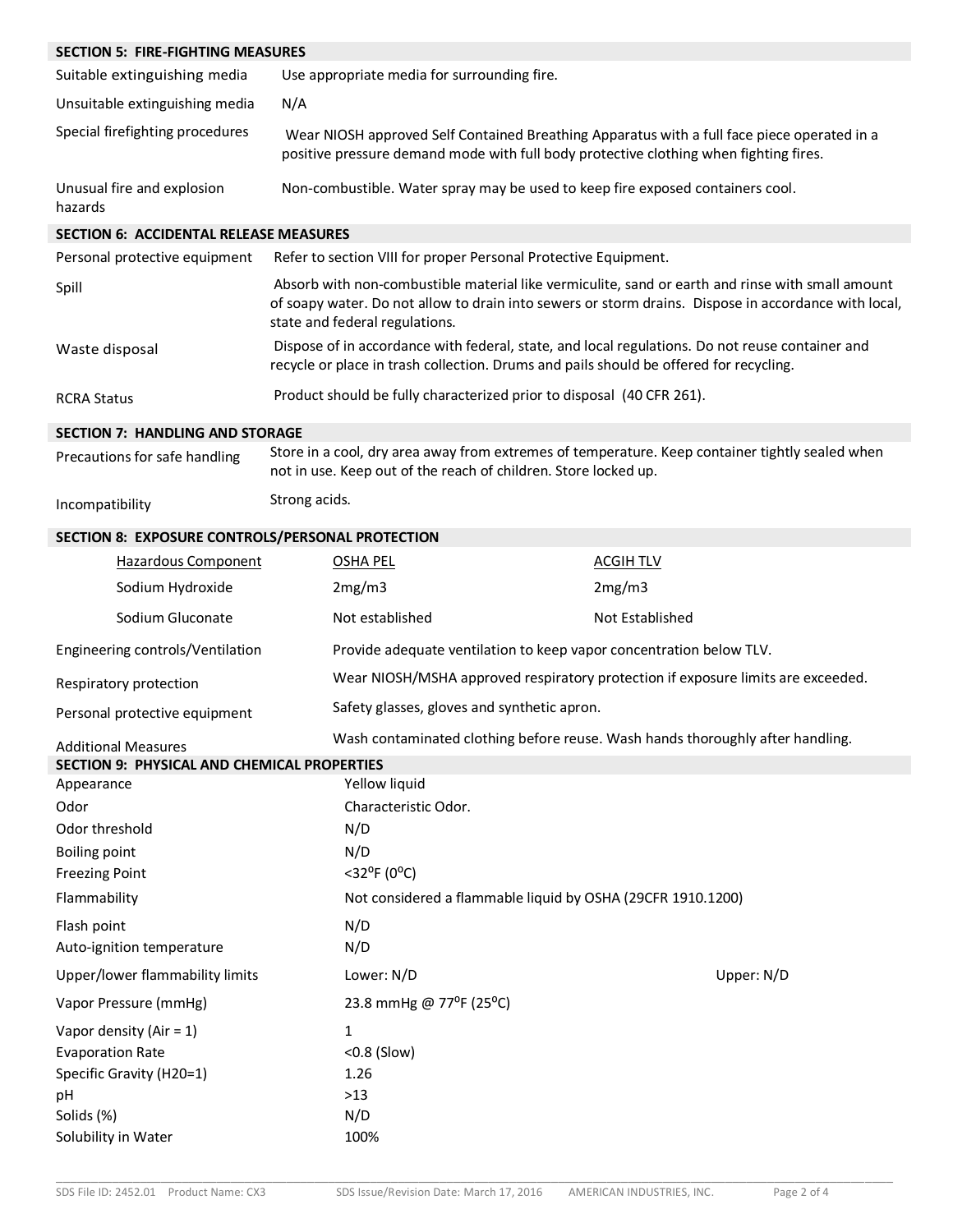| Partition Coefficient:n-Octanol/water (Kow) | N/D |
|---------------------------------------------|-----|
| Volatility including water (%)              | 76% |
| VOC                                         | በ%  |
| Dielectric Strength (Volts)                 | N/A |
| Decomposition Temperature                   | N/D |
| Viscosity                                   | N/D |

| SECTION 10: STABILITY AND REACTIVITY      |                                                                                                                                                                                                                                                      |
|-------------------------------------------|------------------------------------------------------------------------------------------------------------------------------------------------------------------------------------------------------------------------------------------------------|
| Reactivity                                | Chemically active metals and acids.                                                                                                                                                                                                                  |
| Chemical stability                        | Stable.                                                                                                                                                                                                                                              |
| Conditions to avoid                       | Chlorine liberating material. Do not mix with bases, ammonia or other cleaning<br>compounds.                                                                                                                                                         |
| Incompatibility                           | Strong acids.                                                                                                                                                                                                                                        |
| Hazardous decomposition products          | Oxides of Carbon                                                                                                                                                                                                                                     |
| Possible hazardous reactions              | Will not occur.                                                                                                                                                                                                                                      |
| SECTION 11: TOXICOLOGICAL INFORMATION     |                                                                                                                                                                                                                                                      |
| Toxicological information                 | Sodium Hydroxide (1310-73-2) LD <sub>50</sub> (Oral, Rabbit) 400 mg/kg;<br>Potassium Hydroxide (7732-18-5) LD <sub>50</sub> (Dermal, Rabbit) > 2g/kg, LD <sub>50</sub> (Oral, Rabbit) 500-<br>700 mg/kg                                              |
| Routes of Entry                           | Eyes, Ingestion, Inhalation, Skin.                                                                                                                                                                                                                   |
| Ingestion                                 | Causes gastrointestinal irritation, nausea, vomiting, abdominal cramps.                                                                                                                                                                              |
| Inhalation                                | Causes irritation to the respiratory tract, coughing, shortness of breath.                                                                                                                                                                           |
| Skin contact                              | Causes burns to all living tissue.                                                                                                                                                                                                                   |
| Eye contact                               | Causes severe burns, stinging, redness, tearing, swelling, and may cause corneal damage,<br>blindness. Burning may not be immediately painful or visible.                                                                                            |
| Medical condition aggravated              | Pre-existing disorders of the skin, respiratory system, and eyes will be aggravated by<br>overexposure.                                                                                                                                              |
| Acute health hazards                      | Causes severe burns.                                                                                                                                                                                                                                 |
| Chronic health hazards                    | Skin disorders, drying and irritation of the skin.                                                                                                                                                                                                   |
| Carcinogenicity                           | This product is not considered to be a carcinogen by IARC, ACGIH, NTP, or OSHA.                                                                                                                                                                      |
| <b>SECTION 12: ECOLOGICAL INFORMATION</b> |                                                                                                                                                                                                                                                      |
| Ecological information                    | Sodium Hydroxide (1310-73-2) LCso (Bluegill Sunfish, 48hr) 99 mg/L; (Mosquito Fish 96hr)<br>125 mg/L; (Brown Shrimp, 48hr) 30-100 mg/L; (Brook Trout, 24hr) 25 ppm<br>Potassium Hydroxide (1310-58-3) LC <sub>50</sub> (Mosquito Fish, 24hr) 80 mg/L |
| Biodegradability                          | This product is biodegradable.                                                                                                                                                                                                                       |
| Bioaccumulation                           | This product is not expected to bioaccumulate.                                                                                                                                                                                                       |
| Mobility in soil                          | This product is mobile in soil.                                                                                                                                                                                                                      |

Other ecological hazards None known.

\_\_\_\_\_\_\_\_\_\_\_\_\_\_\_\_\_\_\_\_\_\_\_\_\_\_\_\_\_\_\_\_\_\_\_\_\_\_\_\_\_\_\_\_\_\_\_\_\_\_\_\_\_\_\_\_\_\_\_\_\_\_\_\_\_\_\_\_\_\_\_\_\_\_\_\_\_\_\_\_\_\_\_\_\_\_\_\_\_\_\_\_\_\_\_\_\_\_\_\_\_\_\_\_\_\_\_\_\_\_\_\_\_\_\_\_\_\_\_\_